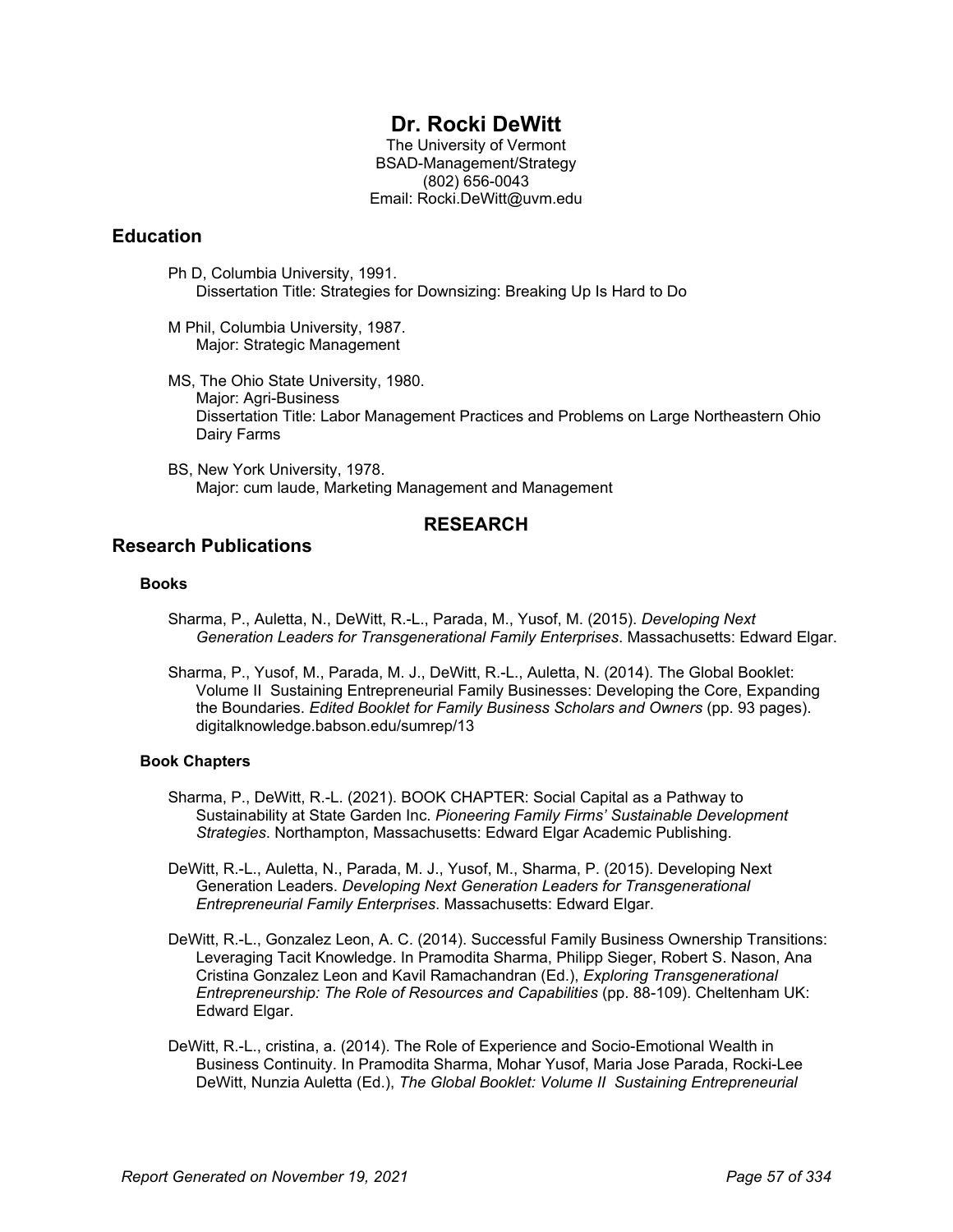*Family Businesses: Developing the Core, Expanding the Boundaries* (pp. 27-32). Edward Elgar. digitalknowledge.babson.edu/sumrep/13

- DeWitt, R.-L. (2012). In Cary Cooper, Alankrita Pandy & James Campbell Quick (Ed.), *Good Downsizing* (pp. 326-355). Cambridge: "Downsizing: Is Less Still More?"/Cambridge University Press.
- DeWitt, R.-L., Harrigan, K. R. (2001). In AMACOM, Nirmal Pal and Judith M. Ray (Ed.), *Leveraging Old Economy Fundamentals for the New World* (pp. 49-58). Pushing the Digital **Frontier**
- DeWitt, R.-L., Harrigan, K. R., Newman, W. H. (1998). In David L. Ketchen (Ed.), *Downsizing strategically* (vol. 5, pp. 21-36). JAI Press: Advances in applied business strategy.
- Thomas, J. B., DeWitt, R.-L. (1996). In J. Luftman (Ed.), *Strategic alignment research and practice: A review and agenda* (pp. 385-403). Strategic Alignment in Practice/Oxford University Press.

#### **Refereed Journal Articles**

- Chiang, K., DeWitt, R.-L., Folkman, D., Jiao, L. (2020). REIT Ownership, Entrepreneurial Control, and Corporate Value. *Journal of Real Estate Research*.
- Barbera, F., Stamm, I., DeWitt, R.-L. (2018). The Development of an Entrepreneurial Legacy: Exploring the Role of Anticipated Futures in Transgenerational Entrepreneurship. *Family Business Review, 31*(3), 352-378.
- Conner, D. S., DeWitt, R.-L., Inwood, S. M., Archer, M. (2015). Social Responsibility and Community Development in Vermont's Food Business Sector. *Journal of Food Research, 4*(6), 93-103. dx.doi.org/10.5539/jfr.v4n6p93
- Bergh, D. D., Johnson, R. A., DeWitt, R.-L. (2008). Restructuring Through Spin-Off or Sell-Off: Transforming Information Asymmetries Into Financial Gain. *Strategic Management Journal, 29*(2), 133-148. http://onlinelibrary.wiley.com/doi/10.1002/smj.652/abstract
- DeWitt, R.-L., Trevino, L. K., Mollica, K. A. (2003). Stuck in the Middle: A Control-Based Model of Managers' Reactions to Their Subordinates' Layoffs. *Journal of Managerial Issues, 15*(1), 32- 49.
- Mollica, K. A., DeWitt, R.-L. (2000). When others retire early: What about me? *Academy of Management Journal, 43*, 1068-1075. http://www.accessmylibrary.com/coms2/summary\_0286-1901192\_ITM
- DeWitt, R.-L. (1998). Firm, industry, and strategy influences on choice of downsizing approach. *Strategic Management Journal, 19*, 59-79.
- DeWitt, R.-L., Trevino, L. K., Mollica, K. A. (1998). The influence of eligibility on employees' reactions to voluntary workforce reductions. *Journal of Management, 24*(5), 593-613. http://jom.sagepub.com/cgi/content/abstract/24/5/593
- Brockner, J., Wiesnefeld, B., Stephan, J., Hurley, R., Grover, S., Reed, T., DeWitt, R.-L., Martin, C. (1997). The effects on layoff survivors of their fellow survivors' reactions. *Journal of Applied Social Psychology, 27*, 835-863.
- DeWitt, R.-L. (1993). The structural consequences of downsizing. *Organization Science, 4*, 30-40.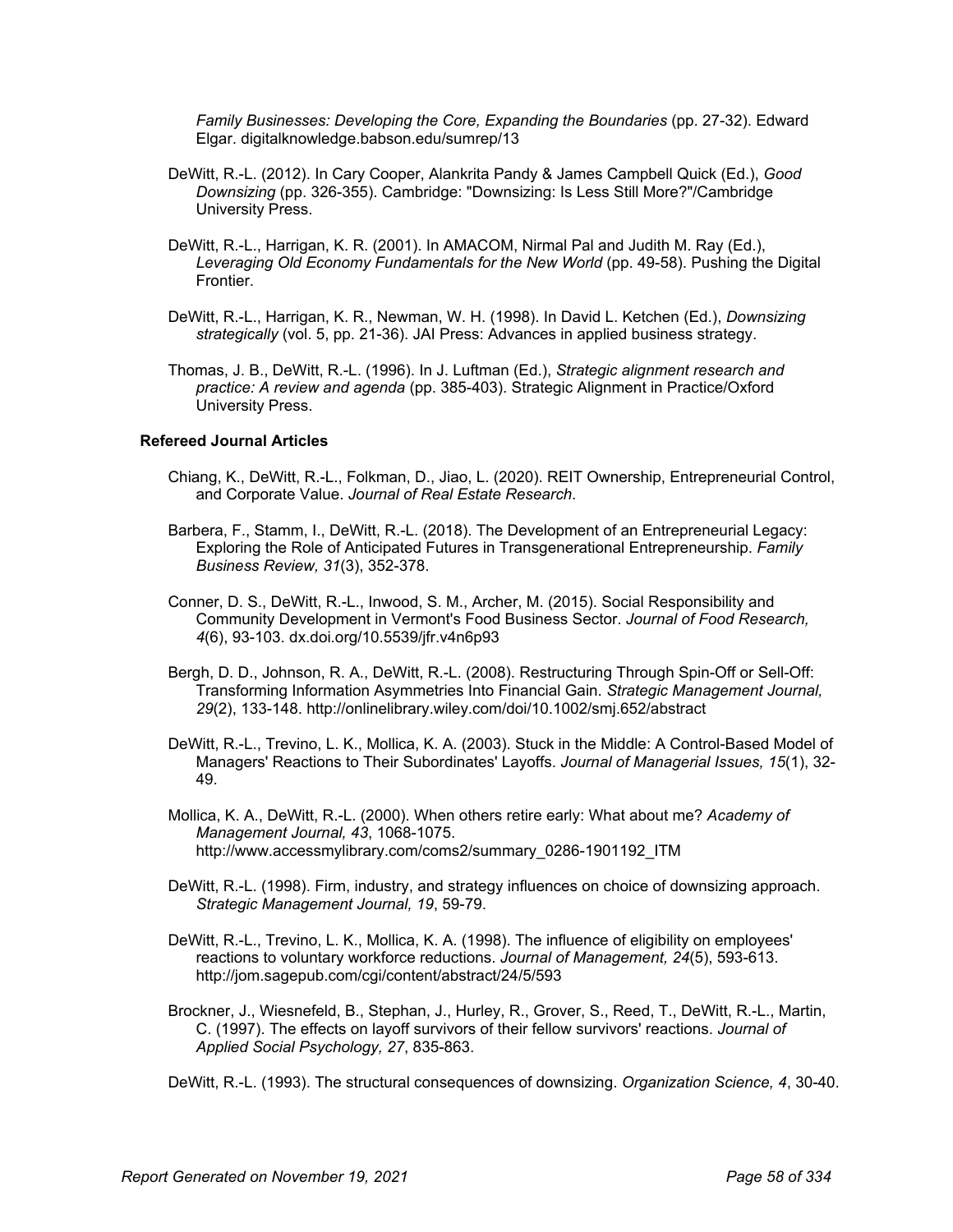- Brockner, J., Grover, S., Reed, T. F., DeWitt, R.-L. (1992). Layoffs, job insecurity, and survivors' work effort: Evidence of an inverted-U relationship. *Academy of Management Journal, 35*, 413-425.
- Brockner, J., DeWitt, R.-L., Grover, S., Reed, T. F. (1990). When it is especially important to explain why: Factors affecting the relationship between managers. *Journal of Experimental Social Psychology, 26*, 389-407.
- Brockner, J., Grover, S., Reed, T. F., DeWitt, R.-L., O'Malley, M. (1987). Survivors' reactions to layoffs: We get by with a little help for our friends. *Administrative Science Quarterly, 32*(4), 526-541. http://www.jstor.org/pss/2392882

### **Conference Proceedings**

- DeWitt, R.-L. (2003). *Business Ethics in the Academic World*. Corporate Social Responsibility Workshop.
- DeWitt, R.-L. (2000). *Building blocks for leadership accomplishment*. The Pennsylvania State University, Pennsylvania: Women's Leadership Conference, Human Resource Development Center.

#### **Other**

- Auletta, N., DeWitt, R.-L., Parada, M. J., Sharma, P., Yusof, M. (2014). How Are Entrepreneurial Family Businesses Sustained Over Time? *The Global Booklet: Volume II Sustaining Entrepreneurial Family Businesses: Developing the Core, Expanding the Boundaries* (pp. 3- 11). digitalknowledge.babson.edu/sumrep/13
- DeWitt, R.-L., Ifshin, A. W. (2013). In Deborah R. Ettington (Ed.), *DLC Management: Securing Its Future* (2nd ed., vol. 33, pp. 109-136). Stokesdale, North Carolina: Case Research Journal/NACRA.
- DeWitt, R.-L. (2006). *Is It a Business or Way of Life? (Revised)*. University of Vermont.
- DeWitt, R.-L., Simko, S. (2000). *American Education Corporation (A)*.
- DeWitt, R.-L., Simko, S. (2000). *The K-12 Educational Software Industry and Competitor Note*.
- DeWitt, R.-L. (1999). *Wells Fargo & Company: Brand New Opportunities*.
- DeWitt, R.-L., Mollica, K. A., Trevino, L. K. (1995). *Report to GPU Help Employees Team on GPU Employee Readiness For Change*. GPU.

DeWitt, R.-L., Vicere, A. A., Freeman, V. T., Cavinato, J. L. (1993). In General Ross (Ed.), *Issues in Rshaping AMC*. Army Materiel Command.

### **Presentations Given**

- DeWitt, R.-L. (Author & Presenter), Saeed Malik, F. (Author & Presenter), FERC, "Disentangling the Drivers of Bankruptcy: Family, Competitive Positioning, Terrorism." (May 2021).
- DeWitt, R.-L. (Author & Presenter), Sharma, P. (Author & Presenter), Academy of Management Annual Meeting, "Family Entrepreneurship PDW: Contributing to the Inclusive Organization through Family Business Education," Massachusetts, United States. (January 2019).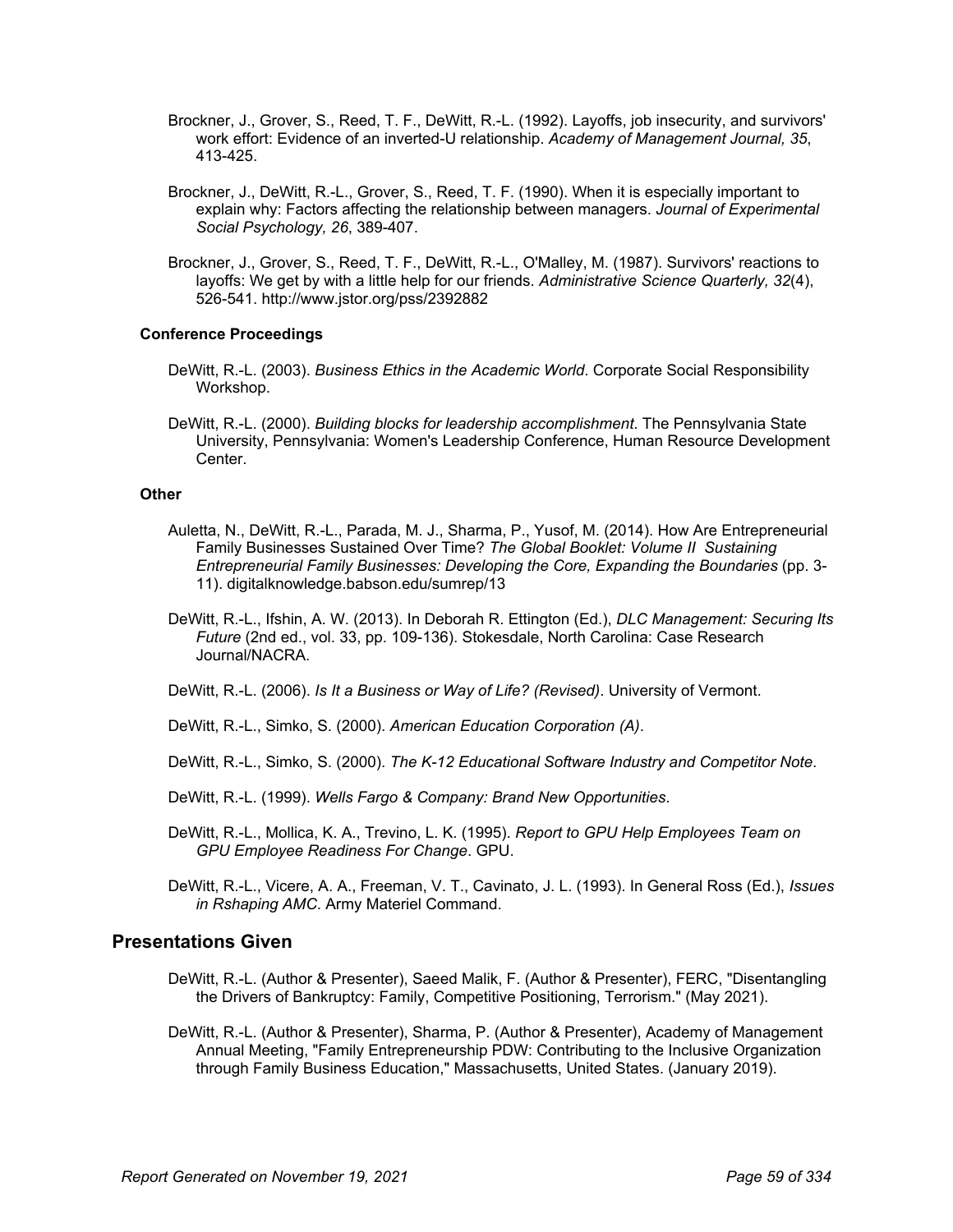- Barbera, F. (Author & Presenter), Stamm, I. (Author), DeWitt, R.-L. (Author), IFERA 2017, "Nurturing Transgenerational Entrepreneurship: An Exploration Into the Evolutionary Dynamics of Entrepreneurial Legacies in Family Firms," IFERA, Zadar, Croatia. (June 28, 2017).
- DeWitt, R.-L., 2017 Industry Studies Conference, "Land-Based Industries and Clusters: Capital Optionality and Diversification," Industry Studies Association, Washington, District Of Columbia, United States. (May 26, 2017).
- DeWitt, R.-L. (Author & Presenter), Izzo, A. (Author), Annual Meeting, "Socially Responsible Succession Planning," Academy of Management, Canada. (August 10, 2015).
- James, A. (Author), Gonzalez, A. C. (Author), DeWitt, R.-L. (Author), FERC 2015, "Non-Family: Opportunities for a More Inclusive and Complete Understanding of the Factors Underpinning Family Business Success," United States. (June 2015).
- Stamm, I. (Author), Barbera, F. (Author), DeWitt, R.-L. (Author), FERC 2015, "Why storytelling is key to understand long-term innovation practices in family firms? A theoretical explanation.," United States. (June 2015).
- DeWitt, R.-L., Business Model Food: A Lot of Possibilities, "Backwards, Forwards, Sideways: Growth Directions," ANeIA & Bogota Chamber of Commerce, Colombia. (June 22, 2015).
- Barbera, F. (Author), Stamm, I. (Author), DeWitt, R.-L. (Author), FERC 2014, "Overcoming tragedy to create a legacy: A case study of intergenerational innovation." (June 2014).
- DeWitt, R.-L., Droppo, D. (Presenter), Global Summit STEP, "When outsiders bring new ideas," STEP Project, Barcelona, Spain. (November 2013).
- DeWitt, R.-L., STEP Academic Meeting, "Curtis Packaging," Canada. (May 2013).
- DeWitt, R.-L., Care Coordinators Conference, "Embrace Change to Be a High Performing Organization," HowardCenter, Burlington, Vermont, United States. (September 23, 2011).
- DeWitt, R.-L., Annual Meeting, "Managing the Multibusiness Portfolio," Academy of Management, San Antonio, Texas, United States. (August 15, 2011).
- DeWitt, R.-L., NSPE Northeast Regional Meeting, "Positioning for Competitive Advantage," Vermont Society of Professional Engineers, Burlington, Vermont, United States. (September 10, 2010).
- DeWitt, R.-L., Academy of Management Annual Meeting, "Green Economy Professional Development Workshop: Setting the Agenda for Future Research," Academy of Management, Montreal, Canada. (August 7, 2010).
- DeWitt, R.-L. (Discussant), Marcus, A., Delmas, M., Drori, I., Honig, B., Lepoutre, J., Lenox, M., Madhavan, R., Siegel, D., Shrivastava, P., Siri Terjesen, R. W., Sened, I., Wright, M., Academy of Management Annual Meetings, "Dare to Care About the Green Economy: Setting the Agenda for Future Research," Academy of Management, Montreal, Canada. (August 7, 2010).
- DeWitt, R.-L., TED x UVM, "Business Literacy for Sustainability," TED/UVM, Burlington, Vermont, United States. (July 19, 2010).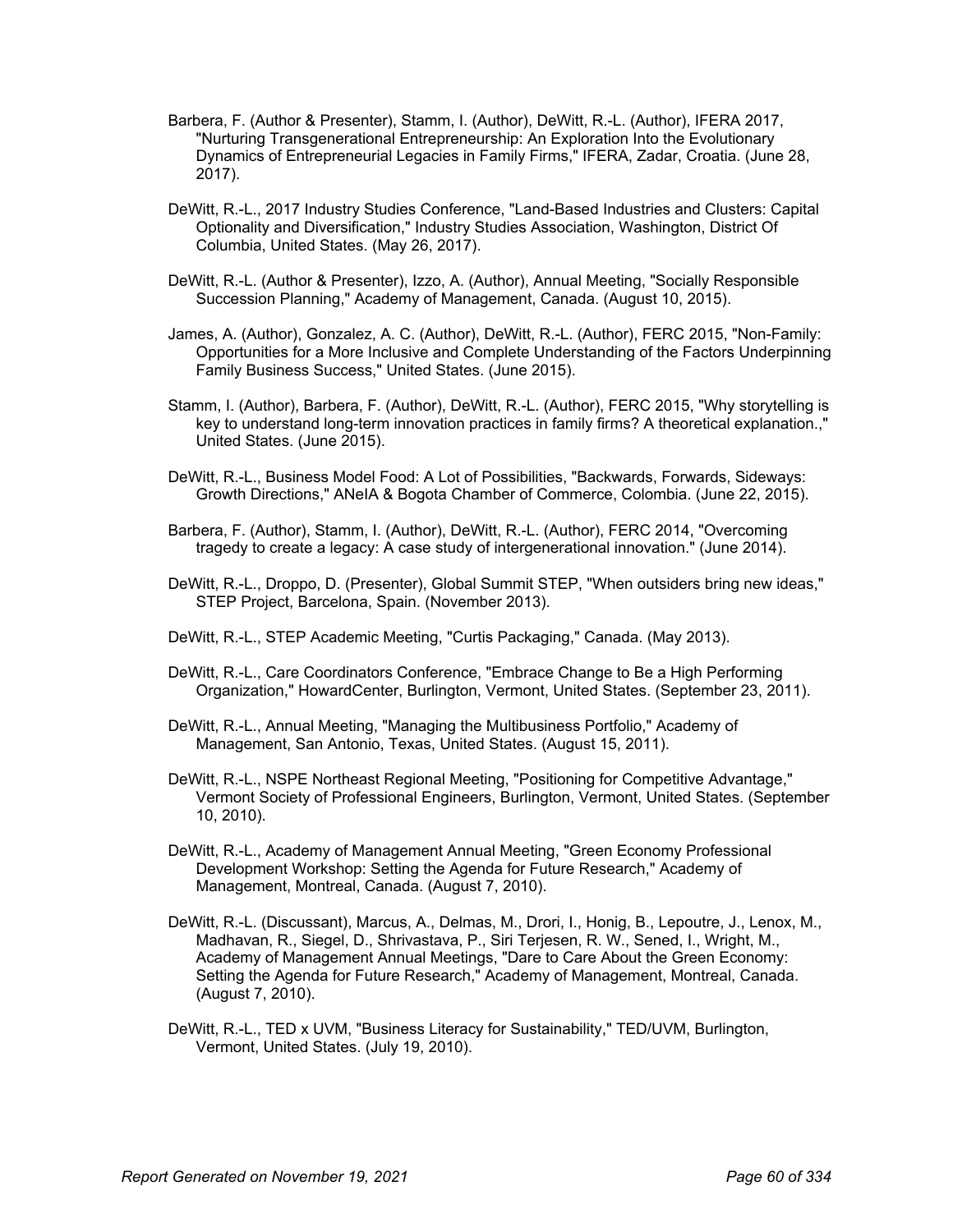- DeWitt, R.-L., Academy of Management Annual Meeting, "Triple Bottom Line: Senior Leadership and Directors' Roles in Creating Strategic Issue Momentum," Chicago, Illinois, United States. (August 10, 2009).
- DeWitt, R.-L., Women in Business, "Career Panel Member," Women in Business, New York City, New York, United States. (September 2007).
- DeWitt, R.-L., BELL Conference, "Rejuvenating Business Education to Focus on Innovation and Change," Ithaca, New York, United States. (July 2005).
- DeWitt, R.-L., AACSB Annual Meeting, "Mandatory Notebooks," AACSB, New York City, New York, United States. (April 2001).
- DeWitt, R.-L., NACRA (North American Case Research Association) Annual Meeting, "Wells Fargo," NACRA, Santa Rosa, California, United States. (October 1999).
- DeWitt, R.-L., Penn State's "Live Case" Competition, "Bringing the Real World into Business Education," Schulich School of Business, York University, Toronto, Canada. (March 1999).
- DeWitt, R.-L. (Author & Presenter), Academy of Management Annual Meetings, "Franchise exit: Franchisor-Vs. franchisee-owned units," Academy of Management, Anaheim, California, United States. (August 1998).
- DeWitt, R.-L., Academy of Management Meetings, "Enhancing teaching success: An administrator's perspective," Academy of Management, San Diego, California, United States. (August 1998).
- DeWitt, R.-L., Graduate Management Admissions Council Annual Meeting, "Technology in the classroom: Lessons learned," Graduate Management Admissions Council, Orlando, Florida, United States. (June 1998).
- DeWitt, R.-L., Academy of Management Meetings, "A stakeholder audit for downsizing performance," Academy of Management, Phoenix, Arizona, United States. (August 1997).
- DeWitt, R.-L. (Author & Presenter), Bergh, D. D. (Author & Presenter), Strategic Management Society Meetings, "Alternatives for exchanging assets: Which is best for you?," Strategic Management Society, Phoenix, Arizona, United States. (November 1996).
- DeWitt, R.-L. (Author & Presenter), Mollica, K. A. (Author & Presenter), Trevino, L. K. (Author & Presenter), Academy of Management Meetings, "Fairness to whom? Employees' reactions to workforce reductions," Academy of Management, Cincinatti, Ohio, United States. (August 1996).
- DeWitt, R.-L. (Author & Presenter), A., M. K. (Author & Presenter), Academy of Management Meetings, "When others retire early: The influence of age, tenure and relationship with retirees on remaining employees' reactions," Academy of Management, Cincinnati, Ohio, United States. (August 1996).
- DeWitt, R.-L. (Author & Presenter), Geletkanycz, M. (Author & Presenter), Strategic Management Society Meetings, "An evolutionary perspective on top executive attention to organizational challenges," Strategic Management Society, Phoenix, Arizona, United States. (August 1996).
- DeWitt, R.-L., Academy of Management Meetings, "Industry and firm influences on choice of downsizing approach," Academy of Management, Vancouver, British Columbia, Canada. (August 1995).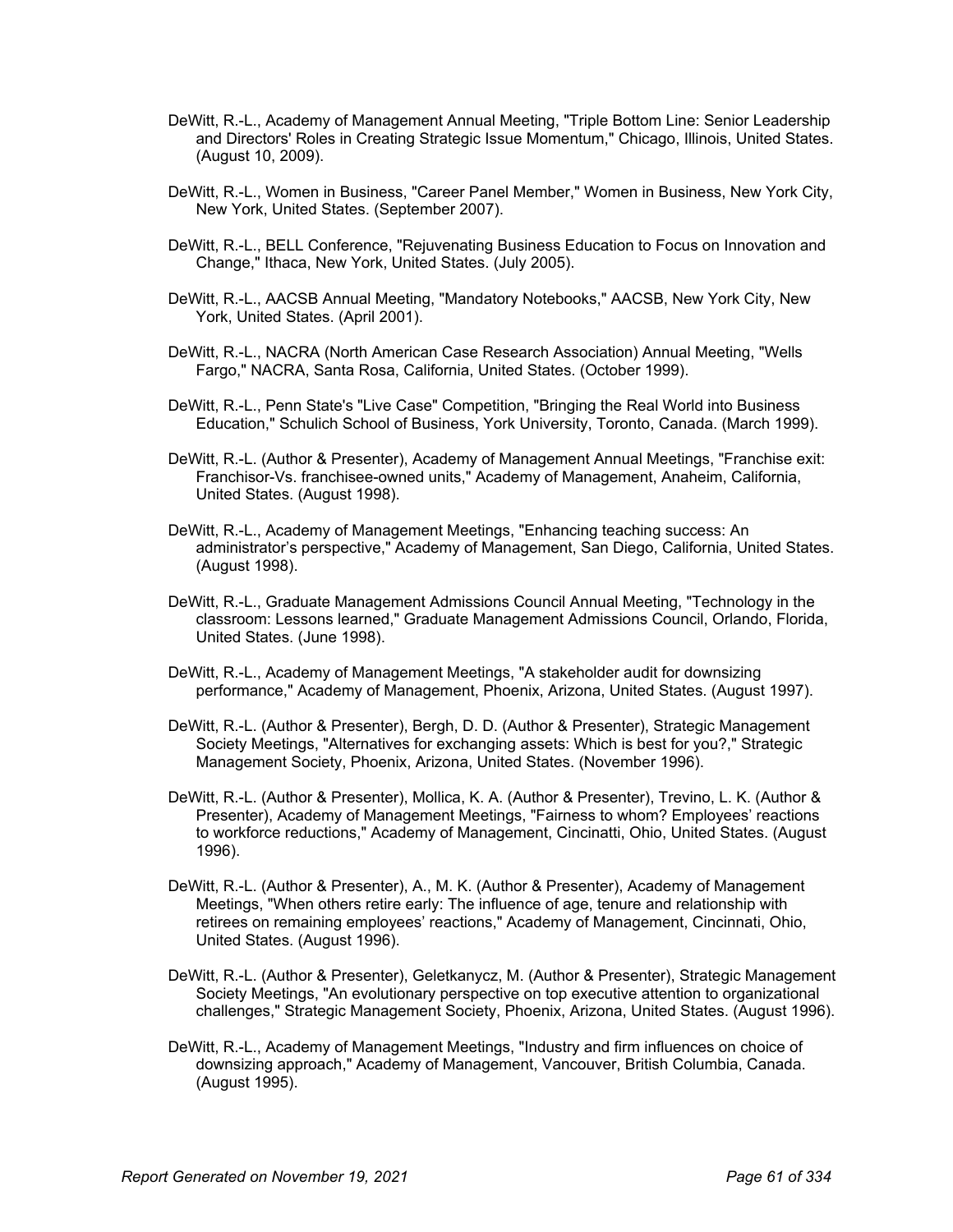- DeWitt, R.-L. (Author & Presenter), Mollica, K. A. (Author & Presenter), Academy of Management Annual Meetings, "Women, minorities, and discrepant staffing: Implications for management teams," Academy of Management, Dallas, Texas, United States. (August 1994).
- DeWitt, R.-L., Academy of Management Annual Meetings, "The impact of downsizing strategy on organizational boundaries," Academy of Management, Atlanta, Georgia, United States. (August 1993).
- DeWitt, R.-L. (Author & Presenter), Thomas, J. B. (Author & Presenter), Fekula, M. J. (Author & Presenter), Strategic Management Society Meetings, "Relationships between environment, top management team change, strategic change, and firm performance: A longitudinal analysis," Strategic Management Society, Toronto, Ontario, Canada. (October 1991).

# **Research Currently in Progress**

"Family Business & Sustainability: State Garden" (On-Going). Case study of a third generation family business with an emphasis on product and process innovation and the role of key family and non-family members in that innovation.

"Terrorism, Competitive Positioning and Liability of Location: Exit of Publicly-Traded Pakistani Firms" (On-Going).

We contribute to the literature on terrorism's economic effects by examining the relationship between geographic-based patterns of terrorism and the exit of firms from the Pakistan stock market between 2004 and 2015. We extend the logic of liabilities of age and size to liabilities of location derived from the choice of geography, industry, and buyer markets and uses this concept in the fine-grained study of exit. We begin with survival analyses of the relationship between the geographic effects, measured as proximity and severity of terrorism events at a country and city-level, and three exit pathways from the stock market of 499 publiclytraded firms. As hypothesized, bankruptcy is more likely when terrorism is proximate and more severe. Acquisitions and going private occur more during periods of low terrorism but the relationship is statistically insignificant. The inclusion of geographic spillover effects does not enhance the explanation of bankruptcy. We then examine disproportionate occurrence related to our broader notion of locational liability and find that industry and age matters. Our findings suggest that terrorism operates both as a natural hazard as firms from multiple industries are affected and as a technological discontinuity because textile firms are disproportionately affected.

# **Contracts, Grants and Sponsored Research**

### **Education/Training Grant**

DeWitt, R.-L., "Environmental Program IIG Grant on Sustainability," Sponsored by Center for Teaching and Learning, The University of Vermont, \$400.00. (October 2009 - April 2010).

### **Grant**

- zz-Gurdon, M. A., DeWitt, R.-L., "Tri-National Competencies Across Borders and Corporate Social Responsibility, North American Mobility Project," Sponsored by FIPSE, Federal, \$549,046.00. (September 1, 2004 - August 31, 2010).
- DeWitt, R.-L. (Principal), zz-Sinkula, J. (Contributor), Youndt, M. (Contributor), "SERI," Sponsored by SBA, Federal, \$246,758.00. (September 1, 2006 - August 31, 2008).
- Berge, D. D. (Principal), DeWitt, R.-L. (Contributor), "Corporate restructuring and performance," Sponsored by Smeal College of Business Research Initiation Grant, Other, \$5,000.00. (1996 - 1997).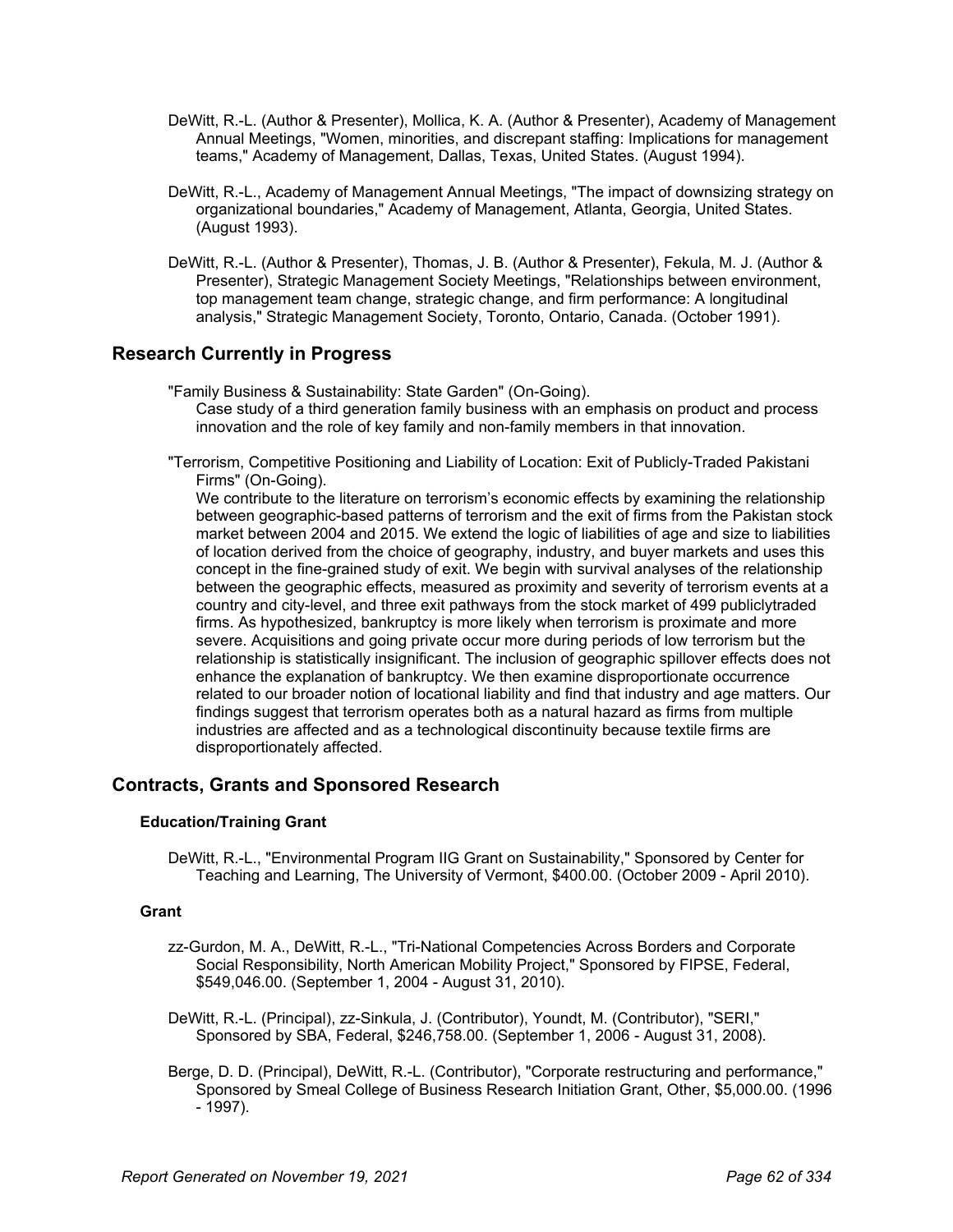- DeWitt, R.-L. (Principal), Trevino, L. K. (Contributor), Mollica, K. A. (Contributor), "Readiness for change," Sponsored by General Public Utilities, Other, \$5,000.00. (1994 - 1995).
- Thomas, J. B. (Principal), DeWitt, R.-L. (Contributor), "management team, organizational and industry effects on strategic alignment," Sponsored by IBM's Advanced Business Institute, Private, \$100,000.00. (1992 - 1994).
- DeWitt, R.-L., "Strategic planning for downsizing," Sponsored by Army Material Command, U.S. Department of Defense, Other, \$1,500.00. (1993).

### **Awards and Honors**

Best Paper Award, 2014 FERC Meeting. (June 2014).

FOBI Scholar, Grand Valley Family Owned Business Institute. (June 2014).

### **TEACHING**

# **Teaching Experience**

#### **The University of Vermont**

185, HCOL: Returns From the Land, 4 courses. 195, HCOL: Honors College, 1 course. BSAD 010, The Business Enterprise I, 33 courses. BSAD 187, Teaching Assistantship, 3 courses. BSAD 191, Strategy and Competition, 18 courses. BSAD 195, Dev Talent for Global Econ, 7 courses. BSAD 196, ST: Leading & Managing the Family & Closely Held Business, 2 courses. BSAD 198, Independent Study, 2 courses. BSAD 290, Strategic Theme Capstone: GB, 5 courses. BSAD 295, AST: Sustainable Business, 4 courses. BSAD 395, AST: Strategy for Corporate Social Responsibility, 1 course. BSAD 396, Strategy and Competition, 4 courses.

### **Awards and Honors**

Nominee UVM Outstanding Advising Award, SGA, Senate, Provost's Office. (February 7, 2019).

Kroepsch-Maurice Teaching Award (Full Professor), University of Vermont. (May 11, 2017).

Nominee, Kroepsch Maurice Teaching Award, University of Vermont. (May 2016).

MBA Teacher of the Year, UVM MBA Student Association. (May 2014).

MBA Teacher of the Year, MBAA at UVM. (May 21, 2013).

- Achievement in Diversity, MBA Program, Smeal College of Business Administration, The Pennsylvania State University. (1996).
- Excellence in Teaching, Smeal College of Business Administration, The Pennsylvania State University. (1996).
- Achievement in Diversity, MBA Program, Smeal College of Business Administration, The Pennsylvania State University. (1995).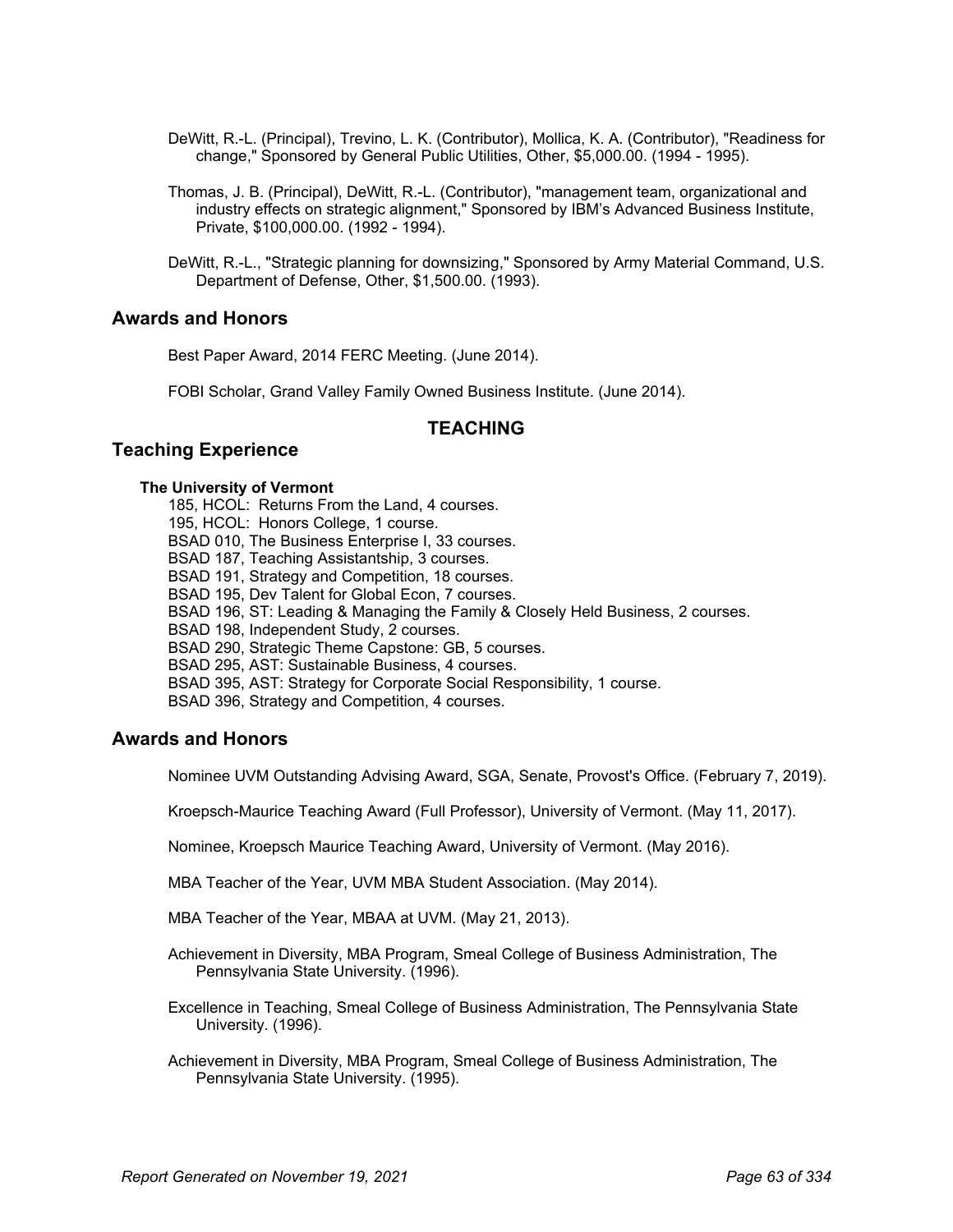- Excellence in Teaching, Smeal College of Business Administration, The Pennsylvania State University. (1995).
- Smeal College of Business Administration Nominee for University Teaching Award, The Pennsylvania State University. (1995).
- Honorary Inductee, Smeal College of Business Administration, The Pennsylvania State University. (1994).
- Professor of the Year, Smeal College of Business Administration, The Pennsylvania State University. (1993).

Finalist: 1992 Best Dissertation Award, Academy of Management. (1992).

# **SERVICE**

### **Service to Academic Community**

Committee Member, Theme Review Committee. (February 2021 - Present).

Committee Chair, Search Committee, Assistant Professor of Management. (February 2020 - Present).

Committee Member, Assurance of Learning. (January 2020 - Present).

Committee Member, FECC Organizing Committee. (April 2012 - Present).

Committee Chair, Faculty Standards Committee. (September 1, 2017 - May 31, 2019).

Led initiative to get BSAD10 SU designated, SU course designation BSAD10. (April 30, 2018).

Faculty leadership, Initiated SU designation for BSAD10. (March 27, 2018 - April 30, 2018).

Admitted Student Visit Days. (April 25, 2018).

Faculty Advisor, Co-Developing Case Competition Teams. (September 2012 - December 2017).

Committee Member, Graduate Studies Committee. (August 2012 - May 2017).

Ad Hoc FSC committee RPT review and update. (February 1, 2016 - May 2016).

Admitted Student Visit Days. (April 15, 2016).

Committee Chair, OB/HRM Search Committee. (July 2015 - November 30, 2015).

- Committee Chair, Cross University Entrepreneurship Collaboration. (July 1, 2014 June 30, 2015).
- Committee Chair, STEP Affiliate. (November 2011 June 2015).

Admitted Student Visit Days. (April 2015).

co-effort between me and Jennifer Fath, Advising Summary. (September 2014 - November 2014).

Program Coordinator, Cross University Entrepreneurship Collaboration. (April 26, 2014).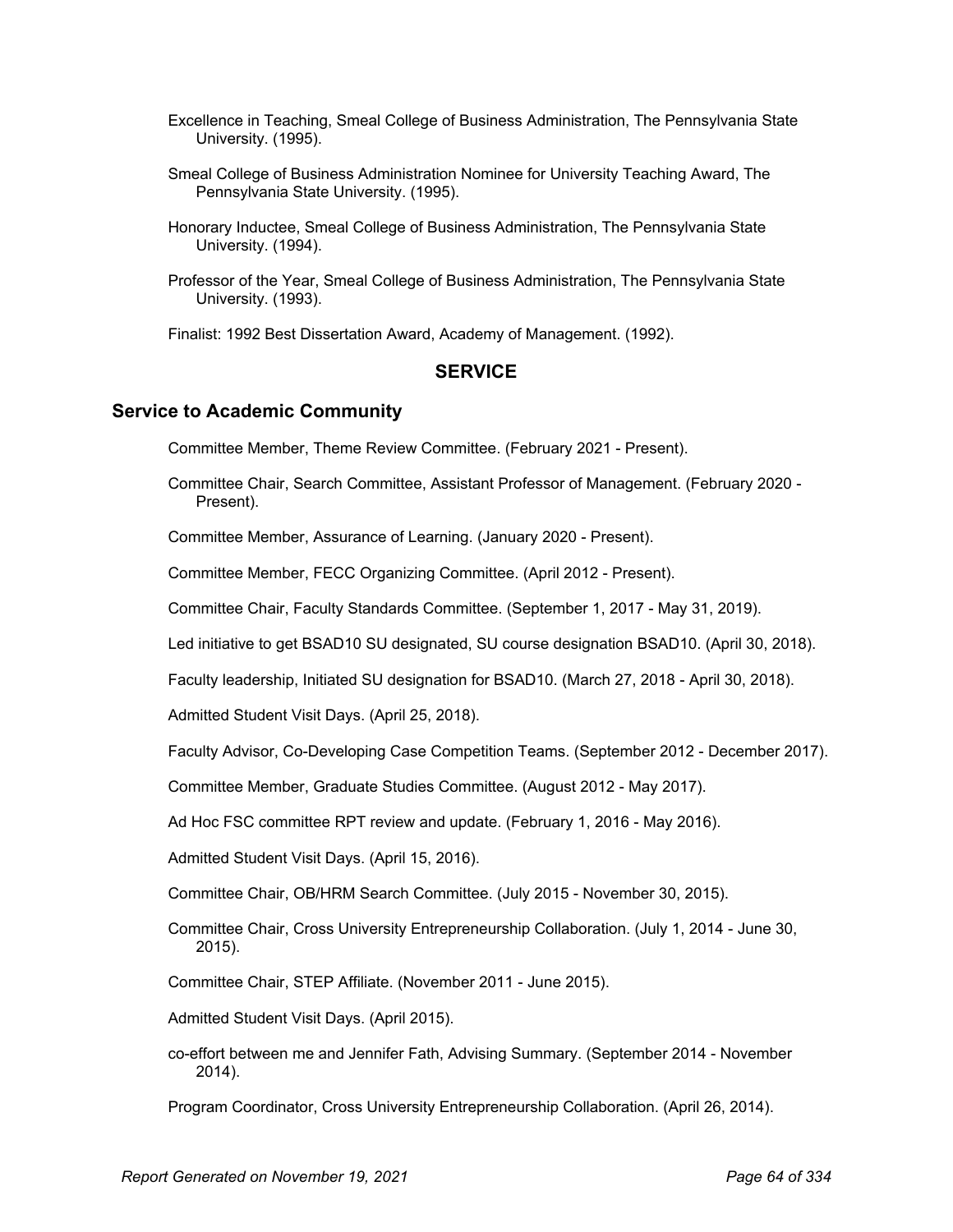Committee Chair, Steven Grossman Endowed Chair in Entrepreneurship Search Committee. (July 15, 2013 - December 2013).

Committee Member, Student Career Readiness. (October 17, 2013).

Lecturer, 2013 University of Vermont Entrepreneurial Family Firms Academy. (August 6, 2013).

Committee Member, Meeting with CEMS regarding collaboration. (April 2012 - May 2012).

Committee Chair, Ad Hoc Committee on Service Points. (March 15, 2012 - May 15, 2012).

participant, Admitted Student Visit Day. (April 2012).

Faculty Advisor, Faculty Advisor to Entrepreneurship Club. (August 2011 - April 2012).

Panel Facilitator, MBA Inaugural Entrepreneurship Panels. (March 30, 2012).

Assurance of Learning reviews. (August 9, 2011 - August 11, 2011).

Name Reader, Commencement May 2011. (May 2011).

Faculty Mentor, Faculty Liaison for Entrepreneurship club. (August 2010 - May 2011).

Admitted Student Visit Days. (February 2011 - April 2011).

Attendee, Meeting, BOA Meeting. (October 2010).

Attendee, Meeting, BOA Meeting. (May 7, 2010).

Program Coordinator, Career Panel - Marketing. (October 2007).

Program Coordinator, Career Panel - Financial Services. (October 2006).

Program Coordinator, Career Panel - Real Estate. (October 2005).

### **University Service including GSB**

Chairperson, Child Care Work Group. (June 2020 - Present).

Committee Member, 5 year department chair review Jane Kolodinsky. (October 28, 2020 - February 8, 2021).

Faculty Academic Representative to NCAA. (December 11, 2015 - August 31, 2019).

Guest Speaker, Legislative Summit at UVM. (November 14, 2018).

Guest Speaker, Faculty Appreciation Night. (April 16, 2018).

Faculty Career Panel in FS196 Fall 2017. (October 10, 2017).

Special Institutional Assignment. (July 15, 2017 - August 20, 2017).

Committee Member, Athletic Director Search Committee. (January 4, 2016 - May 2016).

Committee Member, Masters Program, Food Systems. (July 2012 - May 2016).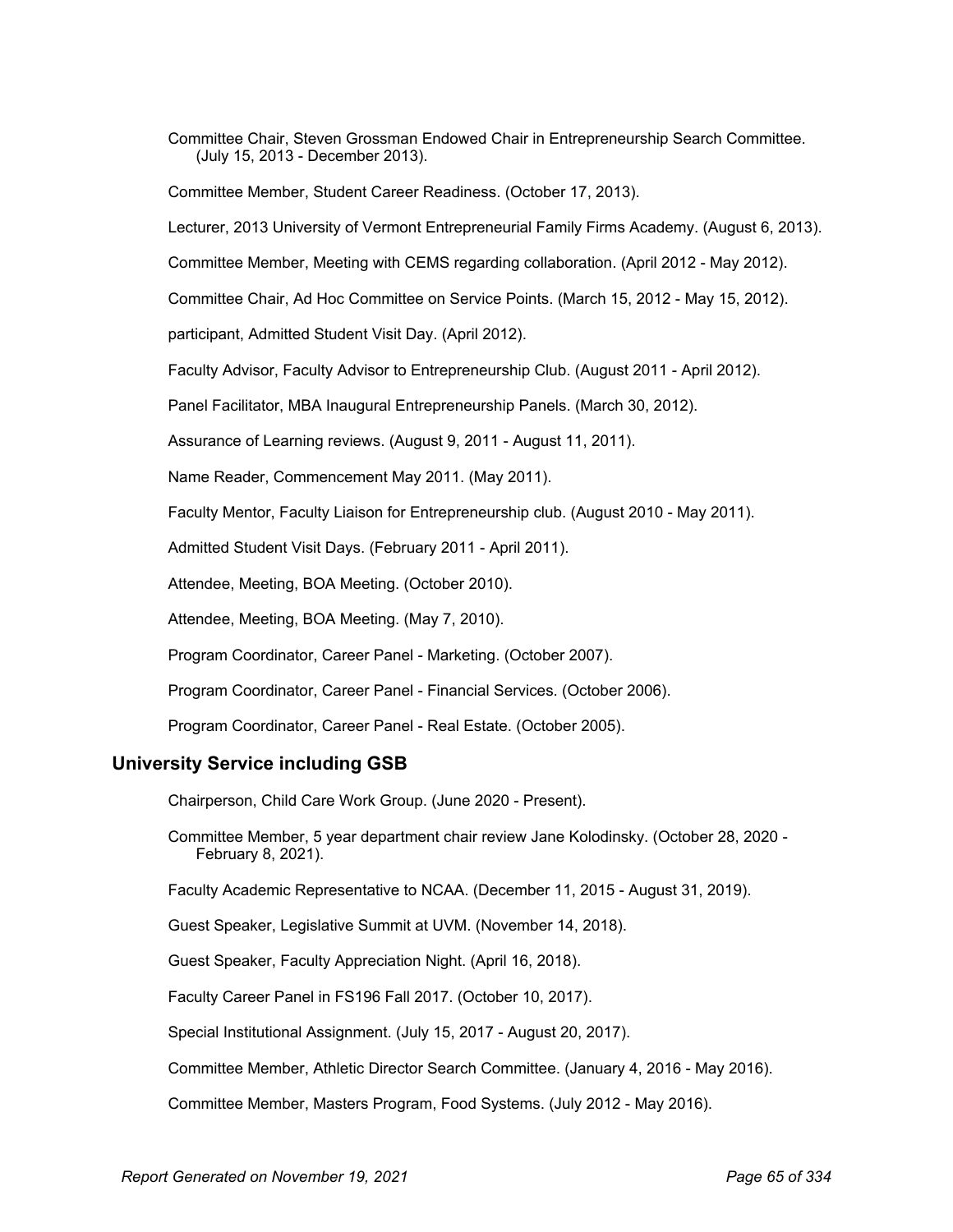- Committee Member, Ad Hoc Subcommittee FAB Administrative Review. (December 2014 May 2015).
- Student Org Advisor (Non-Professional Org), Entrepreneurship Club. (September 2010 December 2014).
- Hosted and managed arrangements for Anita McGahan, Burack Lecture Host. (April 2014 November 2014).

Guest Speaker, TAACCCT Grant. (October 10, 2014).

- Committee Member, Food Systems Steering Committee. (September 2010 September 2014).
- organizing campus wide entrepreneurship showcase for Homecoming/Parents/Reunion, Entrepreneurship Showcase. (November 1, 2010 - October 15, 2012).
- Grant Proposal Reviewer, Internal, Review Summer Internship Grants for UG Research. (April 2012).
- Presidential Search Committee -- Faculty Panel. (April 2011 April 2012).
- Guest Speaker, Sustainability Faculty Fellow Panel. (April 12, 2012).
- Grant Proposal Reviewer, Internal, Review Mini-Grants for Undergraduate Research Office. (March 2012).
- Grant Proposal Reviewer, Internal, Review Grants for Food Systems Spire Seed Funds. (December 2011).
- University Senate Service, Financial and Physical Planning Committee. (September 1, 2011 December 20, 2011).
- Committee Member, Faculty Senate Professional Standards Committee, Fall 2010. (September 1, 2010 - December 31, 2010).
- Student Recruiter, Green and Gold Scholars Reception. (October 6, 2010).
- Student Recruiter, Green and Gold Scholars Reception. (October 6, 2010).
- Committee Member, NEASC Steering Committee. (September 2007 April 2009).
- Committee Chair, Campus Life II Task Force. (August 2007 September 2008).
- Committee Member, Search Committee VP Enrollment Management. (July 2007).
- Committee Member, President's Commission on Diversity. (2003 2005).
- Committee Member, Search Committee, Chief Financial Officer & VP, Administration. (2003).

Chairperson, Provost's Budget Work Group. (2002 - 2003).

### **Professional Service**

Reviewer, Conference Paper, IFERA. (March 2020 - Present).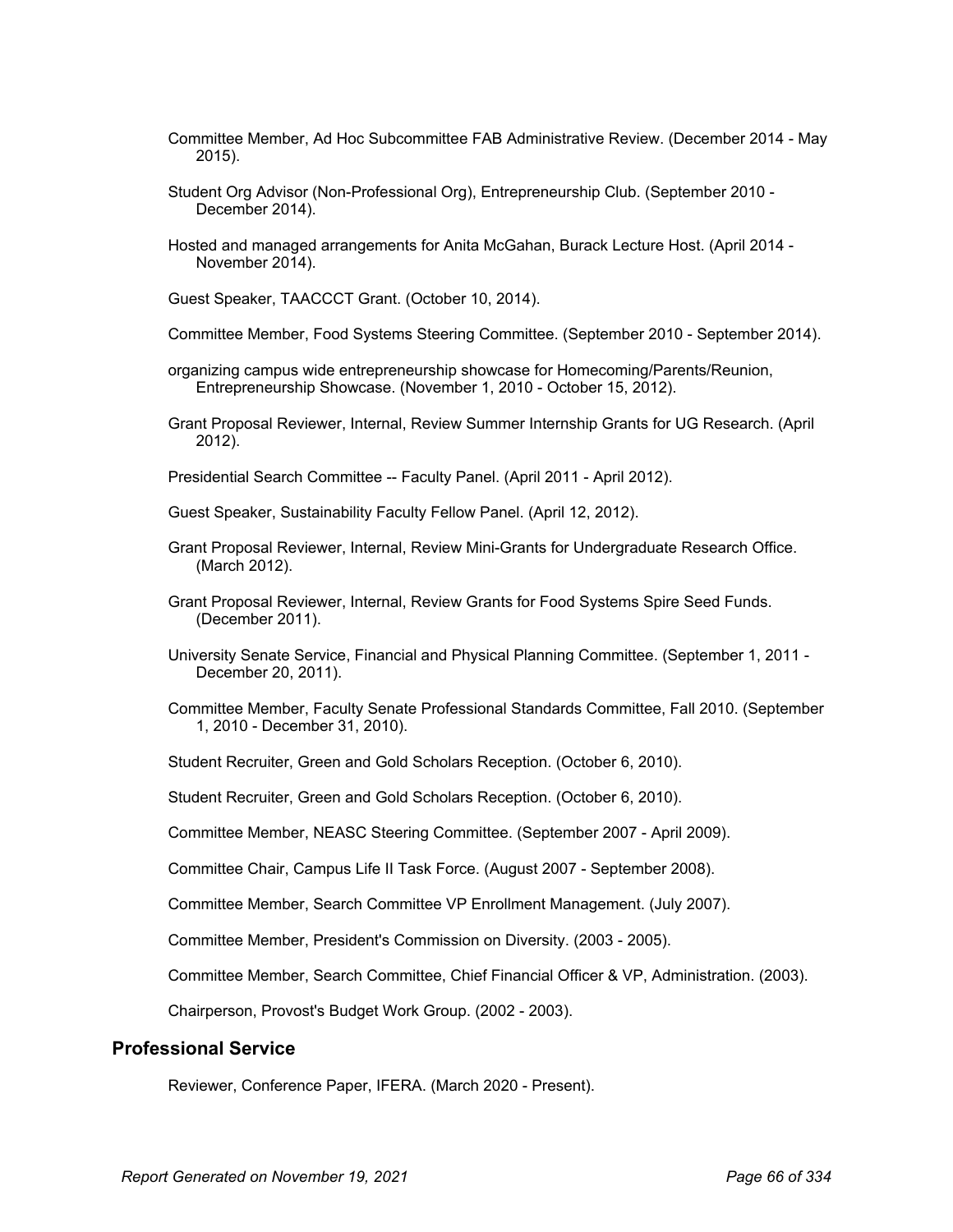Reviewer, Ad Hoc Reviewer, Entrepreneurship Theory & Practice. (June 2019 - Present).

Editorial Review Board Member, AMLE. (August 17, 2018 - Present).

Committee Member, STEP Team Icesi. (July 1, 2015 - Present).

Reviewer, Ad Hoc Reviewer, Human Resource Management. (December 2014 - Present).

Reviewer, Ad Hoc Reviewer, Case Research Journal. (November 2013 - Present).

Editorial Review Board Member, Family Business Review. (October 17, 2012 - Present).

Reviewer, Ad Hoc Reviewer, Journal of Management Studies. (February 15, 2012 - Present).

Reviewer, Conference Paper, Academy of Management Annual Meetings. (February 2020).

External Evaluator for RPT, Dalhousie University. (October 26, 2018).

Reviewer, Ad Hoc Reviewer, AMLE. (July 2014 - August 17, 2018).

Reviewer, Conference Paper, Academy of Management Annual Meetings. (February 2018).

Reviewer, Conference Paper, Academy of Management Annual Meetings. (February 2017).

Committee Member, Hamline University School of Business External Review, Minnesota. (April 3, 2016 - April 5, 2016).

Committee Member, FERC 2015. (July 2014 - June 2015).

Committee Member, STEP Global Summit. (June 15, 2013 - June 30, 2015).

Chairperson, STEP North American Council, Vermont. (June 20, 2013 - March 2015).

- Reviewer, Conference Paper, Academy of Management Annual meetings. (February 2015).
- Representative At Large, Corporate Strategy Interest Group, Strategic Management Society. (January 29, 2013 - December 2014).

Co\_Editor, STEP Elgar Global Book II. (June 4, 2013 - June 2014).

- Reviewer, Conference Paper, Academy of Management Annual meetings. (February 28, 2014).
- External Reviewer for Promotion to Full Professor, Daniels College of Business, Colorado. (February 23, 2014).
- Reviewer, Journal Article, Case Research Journal. (October 2012 November 2013).

Reviewer, Ad Hoc Reviewer, Journal of Business Inquiry. (2012).

Reviewer, Ad Hoc Reviewer, Organizational Science. (2012).

Reviewer, Conference Paper, Strategic Management Society Annual Meetings. (February 2012 - March 2012).

Reviewer, Conference Paper, Academy of Management Annual Meetings. (February 8, 2012).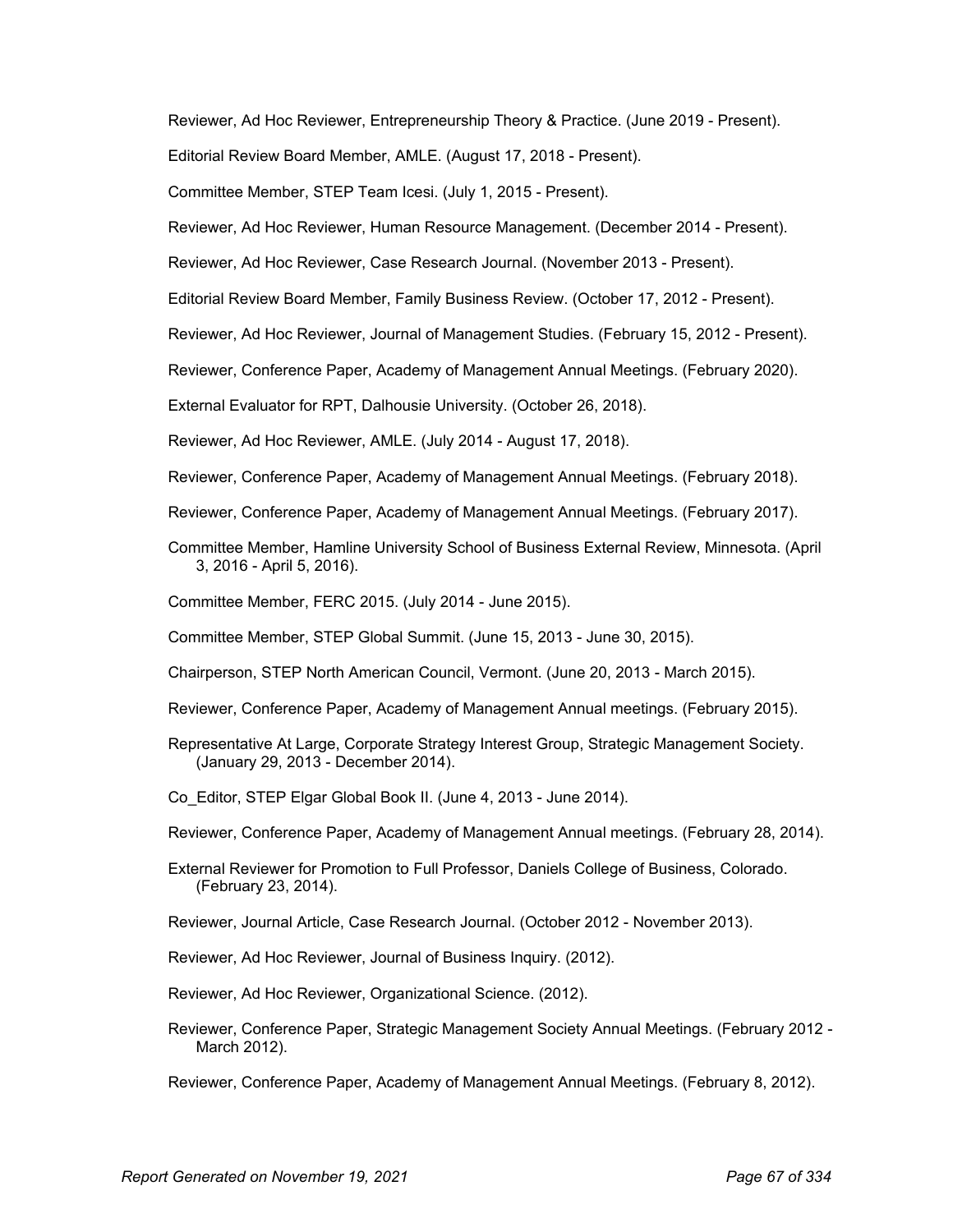Reviewer, Conference Paper, Academy of Management Annual Meetings. (February 7, 2012). Reviewer, Conference Paper, Academy of Management Annual Meetings. (February 6, 2012). Reviewer, Conference Paper, Academy of Management Annual Meetings. (February 6, 2012). Reviewer, Conference Paper, Academy of Management Annual Meetings. (February 4, 2012). Hosted Scholar from China, Scholar Exchange. (January 15, 2011 - January 15, 2012).

Reviewer, Ad Hoc Reviewer, Journal of Business Inquiry. (2011).

Reviewer, Ad Hoc Reviewer, Organizational Science. (2011).

Reviewer, Ad Hoc Reviewer, Journal of Business Inquiry. (2010).

Reviewer, Ad Hoc Reviewer, Journal of Business Research. (2010).

- Reviewer, Ad Hoc Reviewer, Organizational Science. (2010).
- External Reviewer of Multiple Academic departments, University of Central Florida, Orlando, Florida. (January 2010 - February 2010).

Reviewer, Ad Hoc Reviewer, Journal of Business Inquiry. (2009).

- Board of Directors, Professional Association, Beta Gamma Sigma. (January 2007 December 2009).
- Reviewer, Ad Hoc Reviewer, Organizational Science. (1993 2009).

Reviewer, Ad Hoc Reviewer, Journal of Management Studies. (August 2006 - February 2009).

- Reviewer, Ad Hoc Reviewer, Industrial Relations. (2008).
- Reviewer, Ad Hoc Reviewer, Organization Science. (2008).

Reviewer, Ad Hoc Reviewer, Academy of Management. (1993 - 2008).

Reviewer, Ad Hoc Reviewer, Journal of Management Studies. (October 2003 - August 2007).

Reviewer, Ad Hoc Reviewer, Thunderbird International Business Review. (2006).

Reviewer, Ad Hoc Reviewer, Academy of Management Journal. (1993 - 2003).

Member, Governor's Workgroup on Government Efficiency (PAGE). (March 20, 2003 - June 15, 2003).

Reviewer, Ad Hoc Reviewer, Administrative Science Quarterly. (1993 - 2001).

Committee Member, Academy of Management. (1997 - 1999).

Editorial Review Board Member, Journal of Management Editorial Board. (1993 - 1999).

### **Public Service**

Board Member, Greater Burlington Industrial Corporation. (2003 - Present).